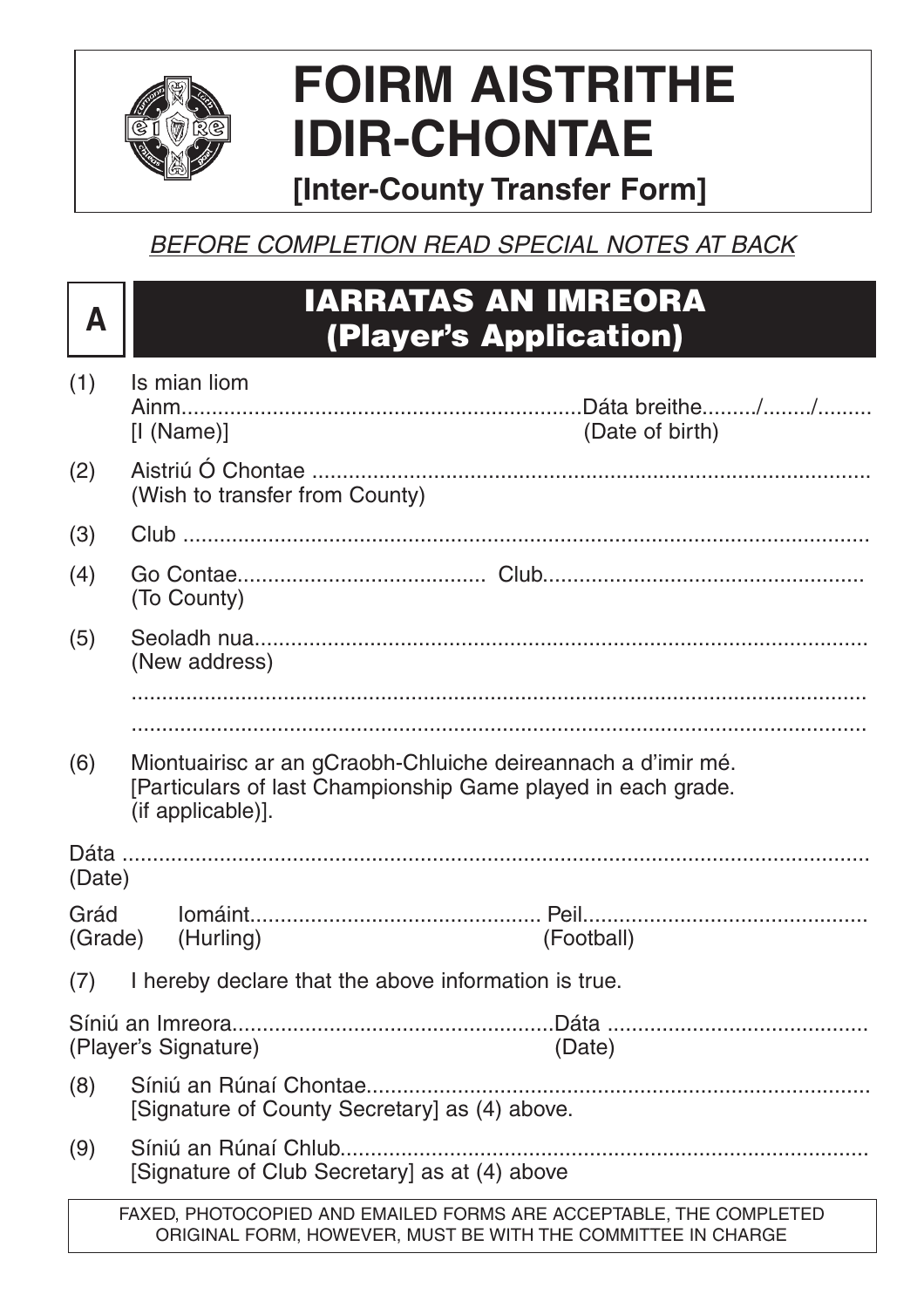# NOTES ON INTER-COUNTY FORM

### **The form is divided into sections.**

### **The Player must fill in all of Section A**

If the player wishes to declare for his home county he should also read Section C.

The rules governing Inter-County transfers are Rules 6.1-6.13 of the Official Guide and if in any doubt the relevant rule should be consulted.

#### **The granting of a transfer at any level doesn't make a player legal, in the event of his not having declared certain information which could render him illegal.**

A person who is under suspension is not eligible to transfer.

#### **Notes on Section A**

- (1) Put in the full name in IRISH (above line) and in English (below line). Put in Date of birth.
- (2) Name the county in which you are now resident and competing.
- (3) Name the club with which you now play.
- (4) Name the county and club that you wish to transfer to.
- (5) Give the full address of your new permanent residence and the period of residence at this address.
- (6) Give the date of your last championship and league games and the grade (i.e. Senior, Junior etc.) in both codes.
- (7) Sign the form in IRISH and fill in the date.
- (8) Have the form signed by the Secretary of the Club and the County in which you wish to play.

#### **If you wish to declare for your home county, now read the notes re. Section C and then fill in that section.**

### **Section B**

**The Club and County Secretary should note that they have only 10 days from the date of the issuing of the form to object to a transfer. In the absence of a response THE COUNTY AT (2) WILL BE HELD RESPONSIBLE.**

**A transfer can only be opposed on the grounds of illegality.**

## **Section C**

This section should be filled by a person transferring outside the home county after the last day of February, who wishes to declare for his home county.

- (1) Name the home county.
- (2) Fill in your name in Irish and date.

### **Section D**

This is for the records of the Comhairle Cúige (Provincial Council) or Árd Chomhairle (Central Council).

### **Section E**

The Rúnai Contae (County Secretary) should detach this section and retain it as his record of the player's transfer history.

FAXED, PHOTOCOPIED AND EMAILED FORMS ARE ACCEPTABLE, THE COMPLETED ORIGINAL FORM, HOWEVER, MUST BE WITH THE COMMITTEE IN CHARGE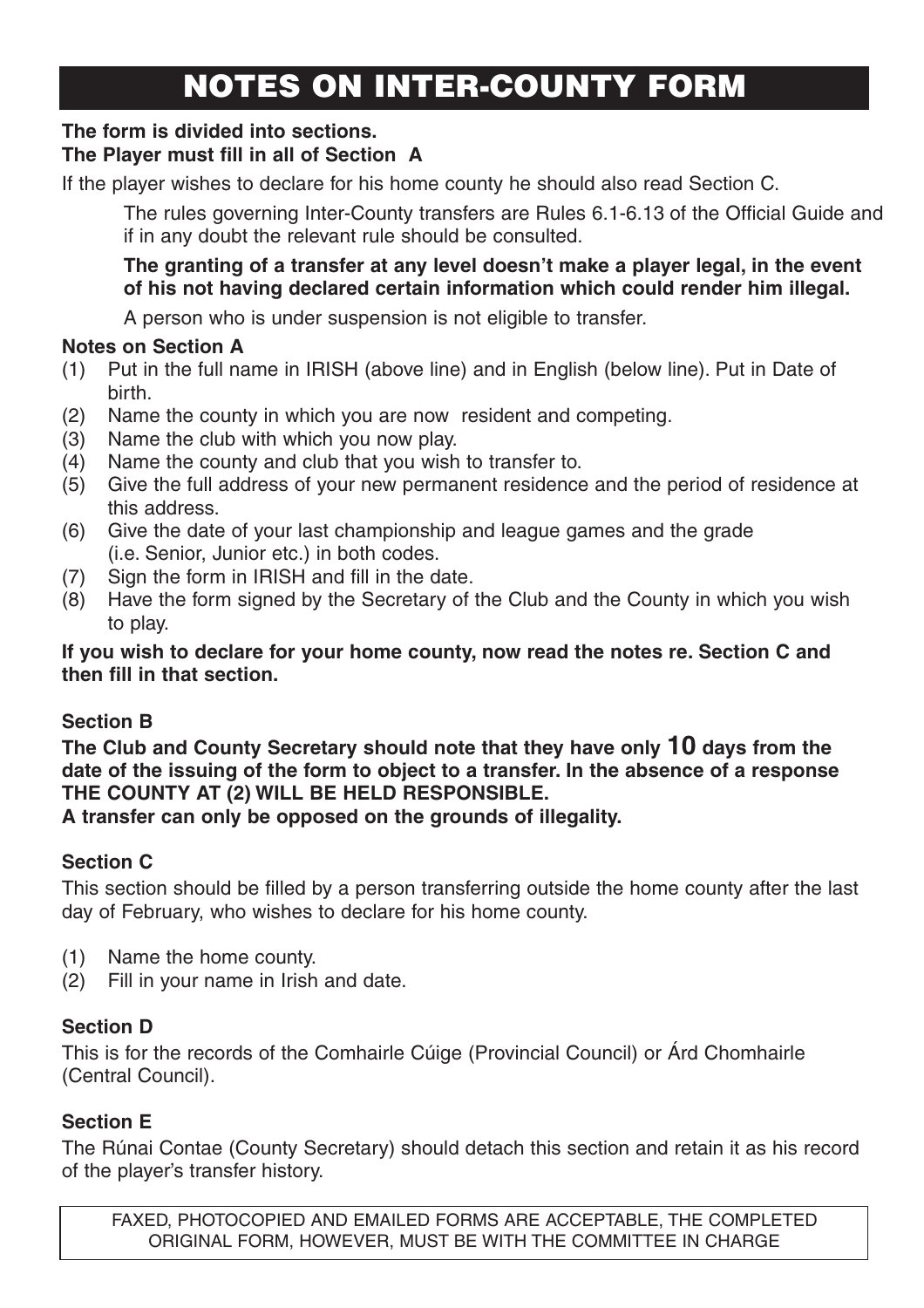| Β   | FREAGRA<br>(Reply)                                                                                                                 |        |
|-----|------------------------------------------------------------------------------------------------------------------------------------|--------|
| (1) | Cead ó Rúnaí Chlub an Imreora<br>(Approval of Player's Club Secretary)                                                             |        |
|     | (Signature)                                                                                                                        | (Date) |
| (2) | Cead ó Rúnaí Chontae an imreora<br>Approval of Player's County Secretary                                                           |        |
|     | (Signature)                                                                                                                        | (Date) |
| (3) | Muna bhfuil cead á thabhairt, abair cén fáth.<br>[If permission is not given, state reason]                                        |        |
|     |                                                                                                                                    |        |
|     |                                                                                                                                    |        |
|     |                                                                                                                                    |        |
|     |                                                                                                                                    |        |
|     |                                                                                                                                    |        |
|     |                                                                                                                                    |        |
|     |                                                                                                                                    |        |
|     |                                                                                                                                    |        |
| (4) | Síniú<br>(Signature)                                                                                                               | (Date) |
|     | FAXED, PHOTOCOPIED AND EMAILED FORMS ARE ACCEPTABLE, THE COMPLETED<br>ORIGINAL FORM, HOWEVER, MUST BE WITH THE COMMITTEE IN CHARGE |        |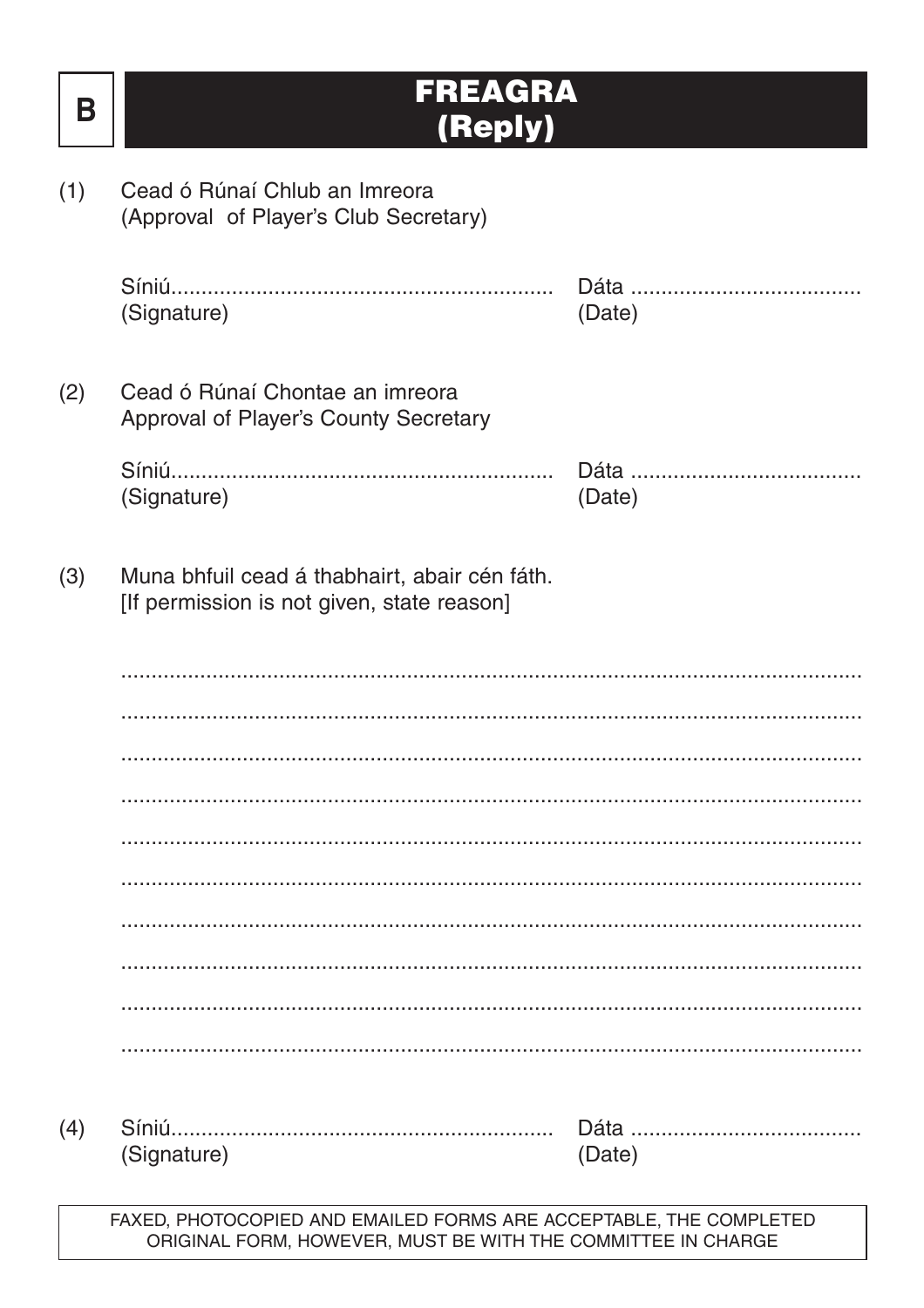# **<sup>C</sup> DEARBHÚ DO CHONTAE DÚCHAIS (Declaration for Home County)**

(1) Dearbhaim go bhfuil ceaptha agam imirt do mo chontae dhúchais (I declare for my home county of)

agus go mbeidh sé seo i bhfeidhm go dtí go dtugaim a mhalairt i scríbhinn. (and this declaration shall remain in force until revoked by me in writing.)

..........................................................................................................................

(2) Síniú............................................................... Dáta ...................................... (Signature) (Date)

NÓTAÍ EOLAIS

....................................................................................................................................

....................................................................................................................................

....................................................................................................................................

FAXED, PHOTOCOPIED AND EMAILED FORMS ARE ACCEPTABLE, THE COMPLETED ORIGINAL FORM, HOWEVER, MUST BE WITH THE COMMITTEE IN CHARGE